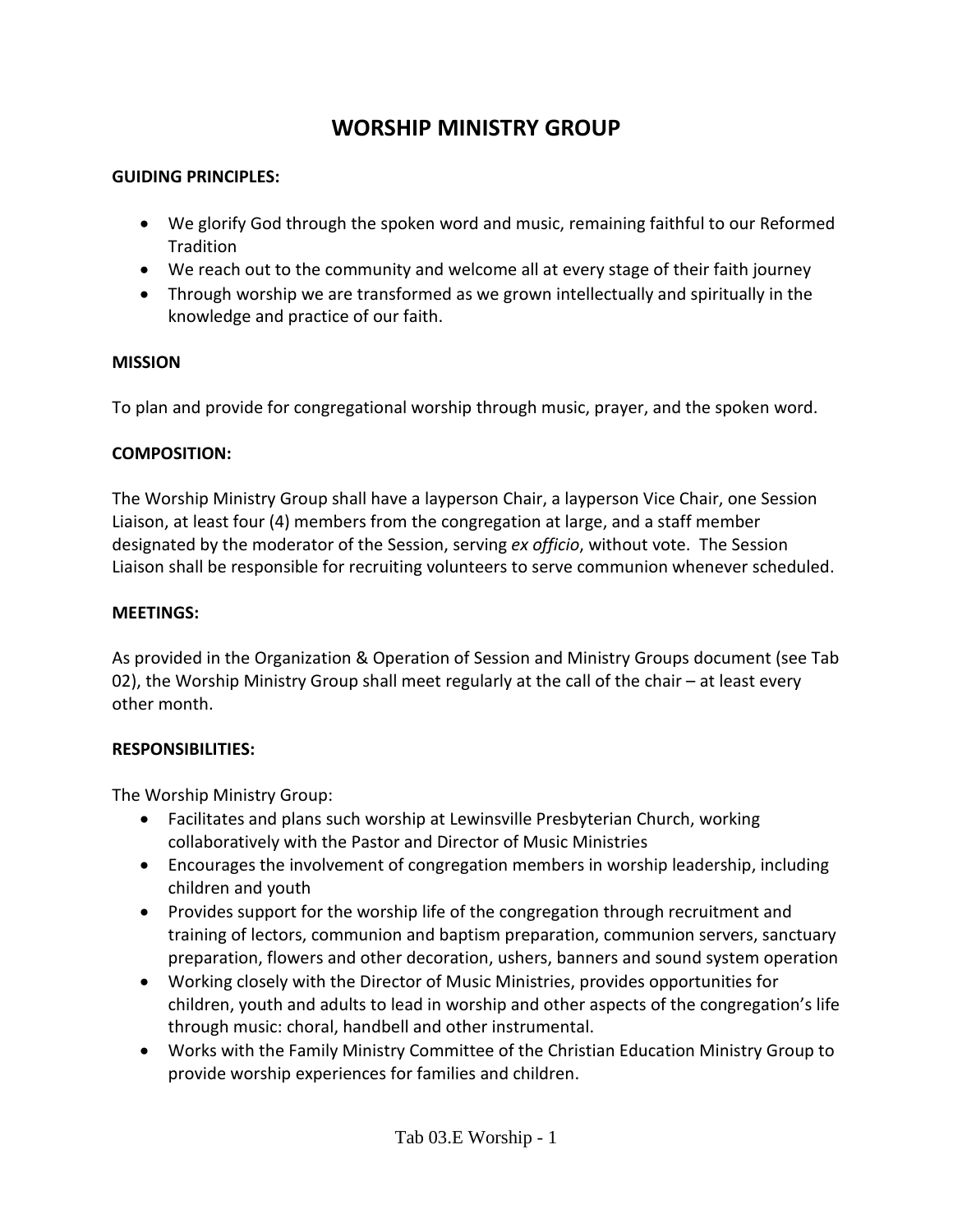#### **STRUCTURE**

*Ushers Coordinator -* The Ushers Coordinator recruits and trains teams of ushers to serve at each service of worship. Ushers hand out bulletins, help in seating people, take the collection, collect the pew pads, and clean up the sanctuary after the service. They are also on stand-by to help with any emergencies.

*Lay Readers Coordinator:* The Lay Reader Coordinator recruits and trains lay readers to participate in the worship service by reading the assigned scripture passage(s). Once they've received the passage early in the week, they practice reading it aloud and compose a prayer for illumination. If possible they prepare a very brief introduction to the passage, putting it in a biblical context. If only one pastor is doing the service, the lay reader may also be asked to lead the liturgy, using selections available from the church office. The lay reader schedule is generally filled every two months.

# *Communion Preparation Coordinator:* The Communion Preparation

Coordinator recruits and trains communion preparers to assure that the elements and service items are in place for each communion service of worship. Preparers are also responsible for clean up after the service. The Coordinator prepares communion serving instructions and emails them to the servers as a reminder prior to the Sunday service of worship. The pastors and committee set the calendar of when communion will be served each year and instructions are updated as needed.

*Sanctuary Preparation Coordinator* – The Sanctuary Preparation Coordinator recruits and trains people to tidy up the sanctuary weekly, making sure that the pew racks have hymnals and Bibles in place, all trash is removed, pencils are sharpened, and new visitor tags, offering envelopes, and name tags are in place.

*Audio-Visual Coordinator -* The A/V Coordinator recruits and trains the Audio Video team members, teaching them how to operate the audio and video systems in the sanctuary. The A/V Coordinator schedules team members to cover each of the worship services. He or she converts video recordings of the worship services into DVD recordings, which will be sent to shut-ins. The A/V Coordinator also creates audio and video operations manuals for the team.

*Flower Committee:* The Flower Committee provides floral arrangements on a weekly basis in support of the worship service and liturgy as well as in social areas outside of the sanctuary. The flower ministry is supported by memorial gifts.

*Special Services Coordinator:* The Special Services Coordinator invites a diverse representation of the congregation to participate in the worship services during the four Sunday's of Advent and Holy Week. Their roles, such as lighting candles, stripping the church, and feet washing, illuminate the significance of the liturgies of Advent, Lent, and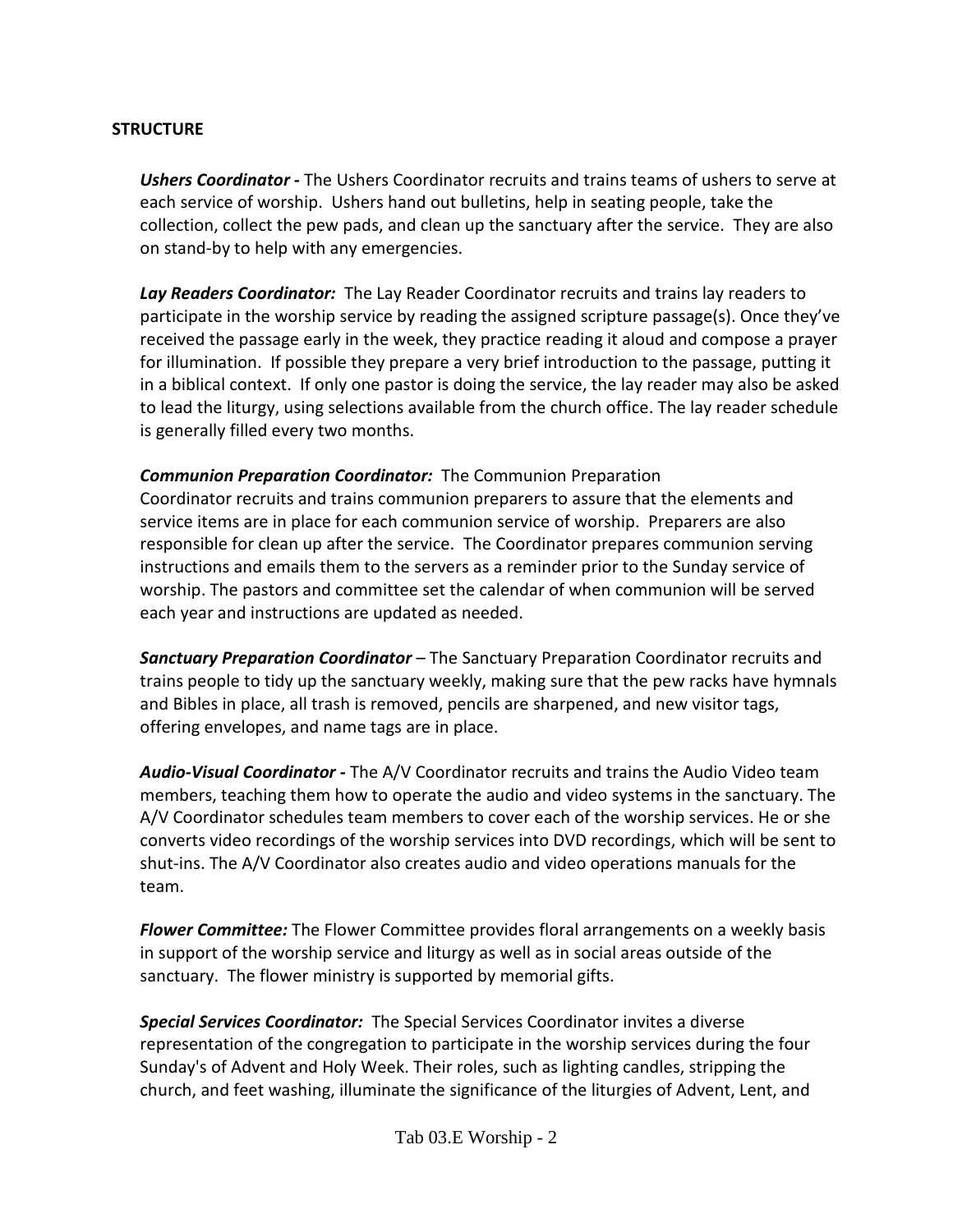Easter.

#### **RELEVANT CHURCH POLICIES:**

See *Tab 04 – Policies* for all policies, including these associated with Worship:

- Policies pertaining to Children & Youth
	- o Child Protection Policy
	- o Youth Off-Site Events Policy
- Policies pertaining to Facilities:
	- o Chimes Ringing Schedule
	- o Inclement Weather and Emergency Closing Policy
- Policies pertaining to Finances:
	- o Responsibilities for Budgeted Funds
	- o Signature Authority for Budgeted Funds
- Policies pertaining to Worship:
	- o Extended Communion
	- o Post-Easter Vigil Celebration
	- o Wedding Brochure Fees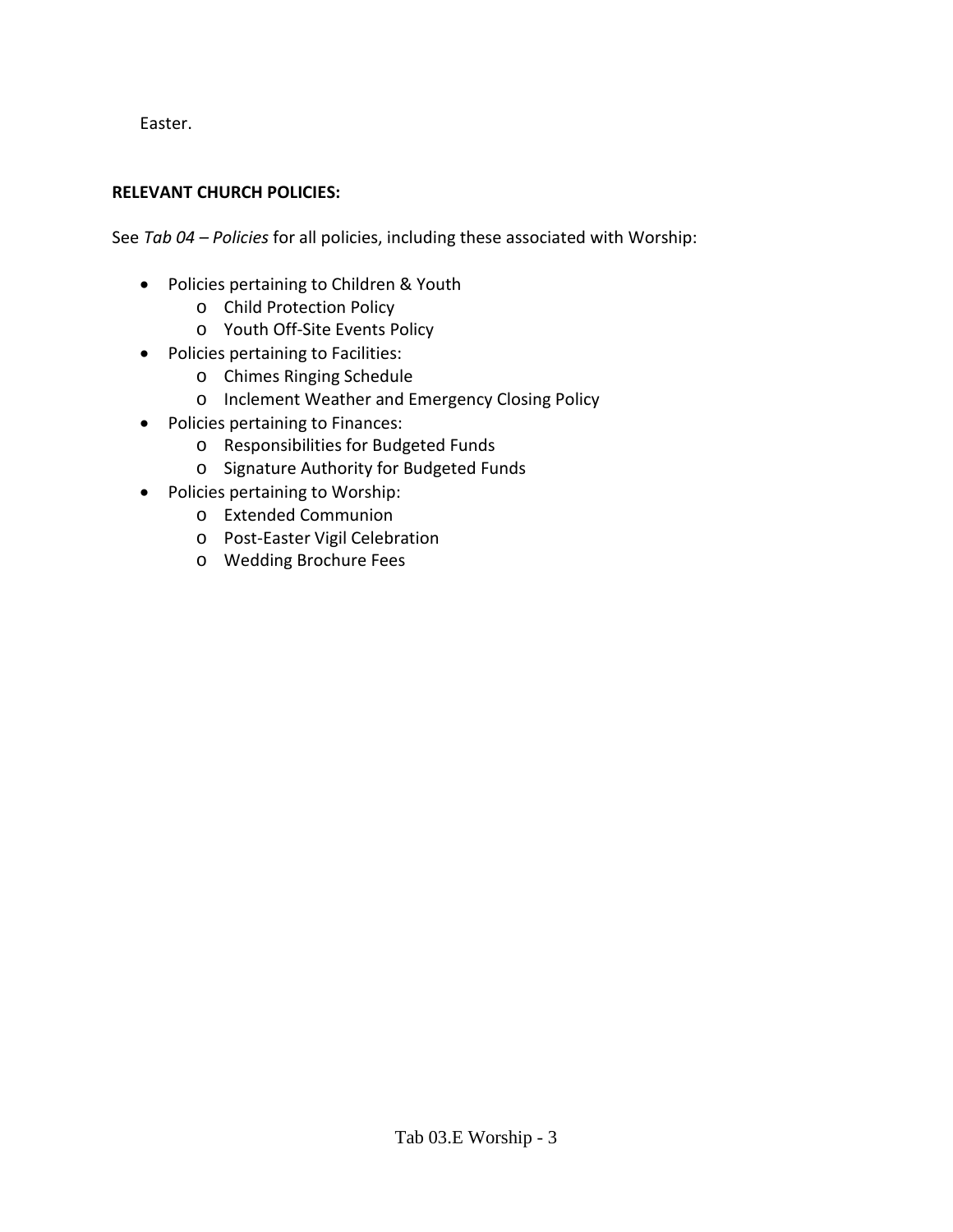

Tab 03.E Worship - 4